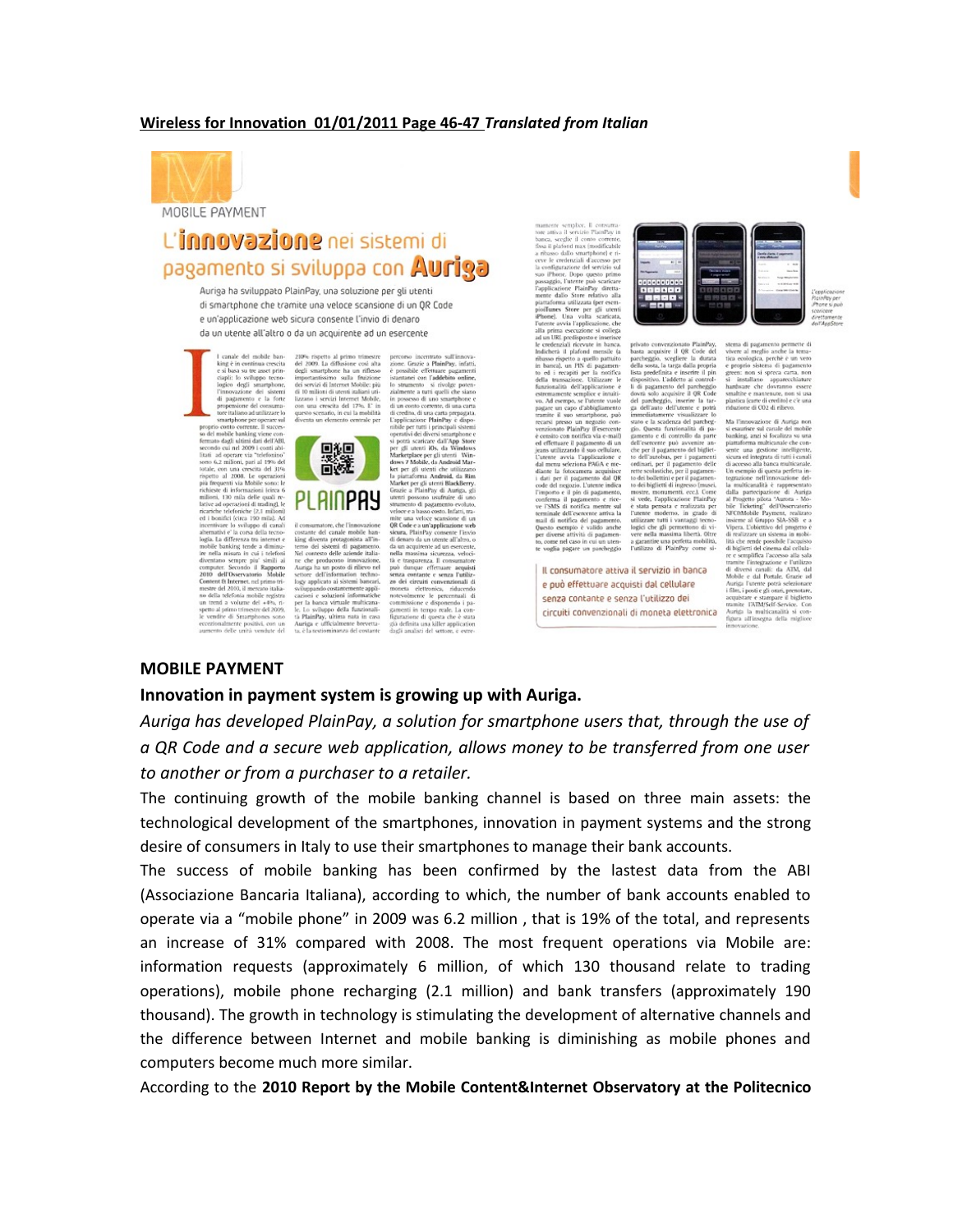**of Milan**, in the first trimester of 2010, the Italian mobile telephony market records a growth trend by volume of +4%, compared with the first trimester of 2009, smartphone sales are exceptionally positive, with an increase of 210% in units sold compared with the first trimester of 2009. This growth in the spread of smartphones is directly reflected in the statistics for the use of Internet Mobile services: more than 10 million Italians use Mobile Internet services, an increase of 17%. As mobility has become a central driver for the consumer, innovation in the mobile banking channel becomes much more important for the providers of payment systems. Auriga has a prominent place as a provider of innovative information technology to banks, developing applications and solutions for the multichannel bank. The development of **PlainPay**, the lastest product developed and patented by **Auriga**, is testimony to its constant focus on innovation.

With **PlainPay**, it is now possible to conduct instantaneous payments with **online debit**, the solution can be used by anyone who has a smartphone and either a bank account, a credit card or a prepaid card. The **PlainPay** application is available for all the main smartphones operating systems and will be available to download from either the **App Store** for the **iOs** users, **Windows Marketplace** for **Windows 7 Mobile** users, **Android Market** for users who use **Android** platform, and from **Rim Market** for **Blackberry** users.

With PlainPay from Auriga, customers can benefit from an advanced payment tool that delivers transactions that are both fast and low cost. Through the use of a **QR Code and a secure web application** it allows money transfer from one user to another or from a purchaser to a retailer, with the maximum levels of security, speed and transparency. The consumer can therefore **carry out purchases without cash and without the need for conventional cards**, reducing the commission percentages and enabling payments to occur in real time.

Its configuration, which has been identified as a killer application by leading analysts in the field, is extremely simple. The consumer activates the PlainPay service at the Bank, chooses the bank account, sets the maximum amount (this can be decreased using the smartphone application) and receives the logon credentials for the service configuration on their phone. After this first step, the customer can download the PlainPay application from the relevant Store for their phone (for example **iTunes Store** for **iPhone** users). Once downloaded, the user starts the application, the first time it is started they are connected to a predefined URL and he inserts the credentials received in bank and selects their PIN.

Using the functionalities of the application is extremely simple and intuitive. For example, if the user wants to buy clothes using his smartphone, he can go to a store that accepts PlainPay (the retailer is listed with notification via email) and carry out the payment using his smartphone. The user starts the application and from the menu selects PAY and by means of the camera he acquires the payment data from the QR Code of the store. The user indicates the amount and confirms the payment using their PIN, an SMS is sent to the user as notification of the payment, the retailer's receives an email with payment notification.